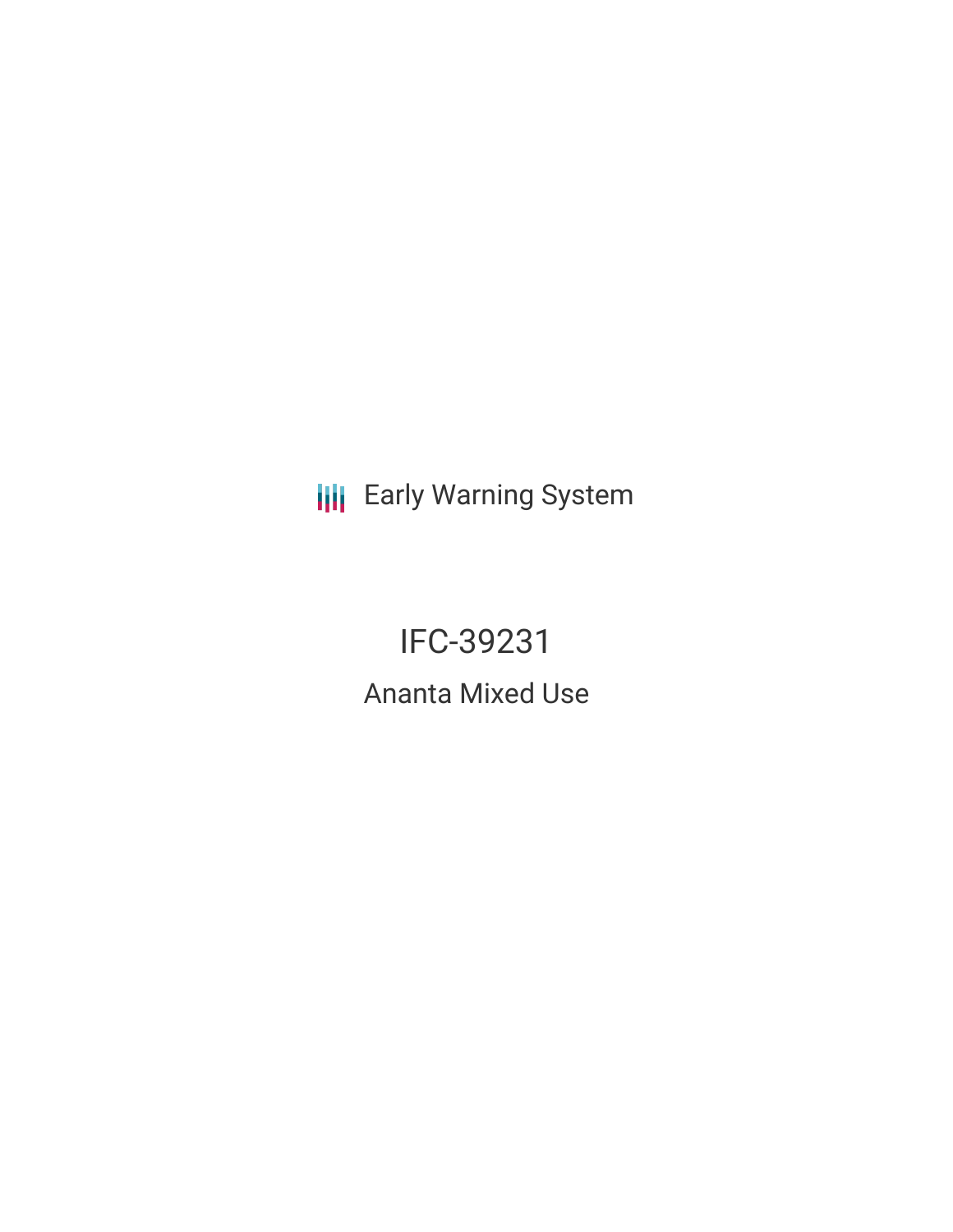# **Quick Facts**

| <b>Countries</b>               | Bangladesh                              |
|--------------------------------|-----------------------------------------|
| <b>Specific Location</b>       | <b>Dhaka</b>                            |
| <b>Financial Institutions</b>  | International Finance Corporation (IFC) |
| <b>Status</b>                  | Proposed                                |
| <b>Bank Risk Rating</b>        | B                                       |
| <b>Borrower</b>                | ANANTA HOTELS AND RESORTS LIMITED       |
| <b>Sectors</b>                 | Construction                            |
| <b>Investment Type(s)</b>      | Loan                                    |
| <b>Investment Amount (USD)</b> | $$45.00$ million                        |
| <b>Project Cost (USD)</b>      | \$207.00 million                        |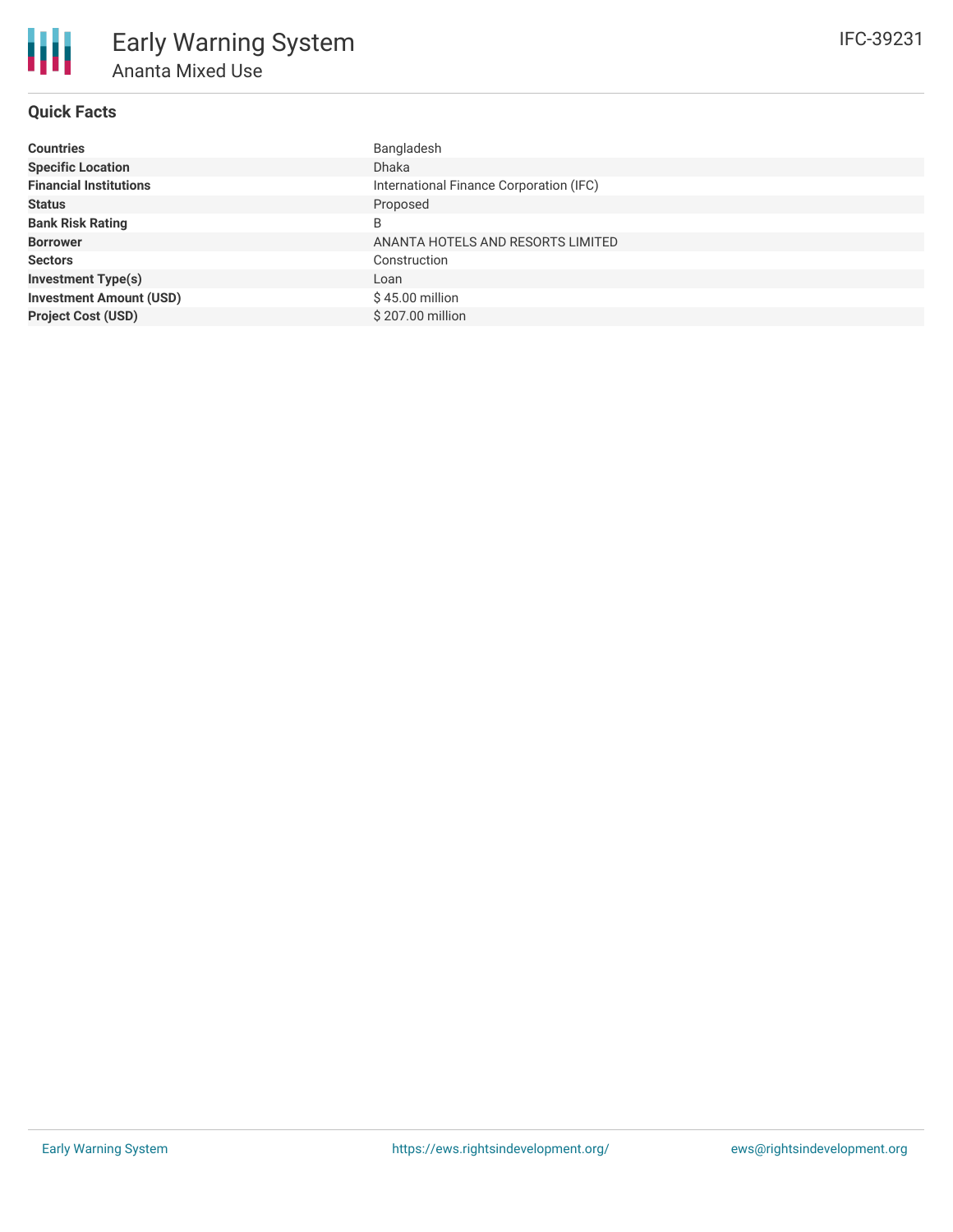

# **Project Description**

This project will finance 'Ananta Hotel and Resorts Limited' to develop a greenfield mixed-use property in Dhaka, Bangladesh. The project consists of:

- (i) a 300-room upscale business hotel;
- (ii) a branded residential tower with 71 units of 3-4 bedrooms each;
- (iii) a commercial building with 15 office floors and 2 retail levels.

The proposed IFC financing package will finance the hotel and the residential tower, whereas the office and retail building will be financed by local banks with no involvement from IFC.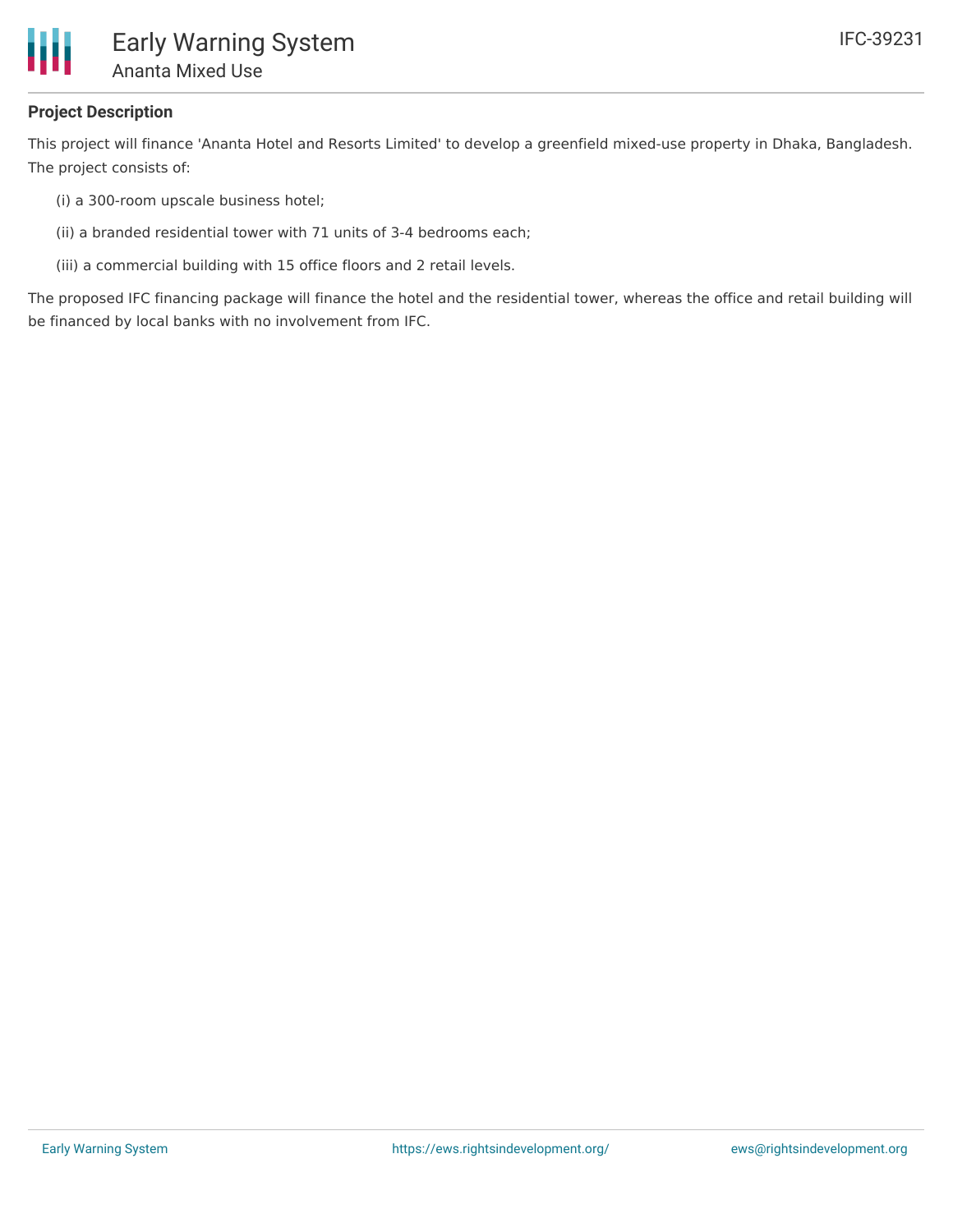## **Investment Description**

• International Finance Corporation (IFC)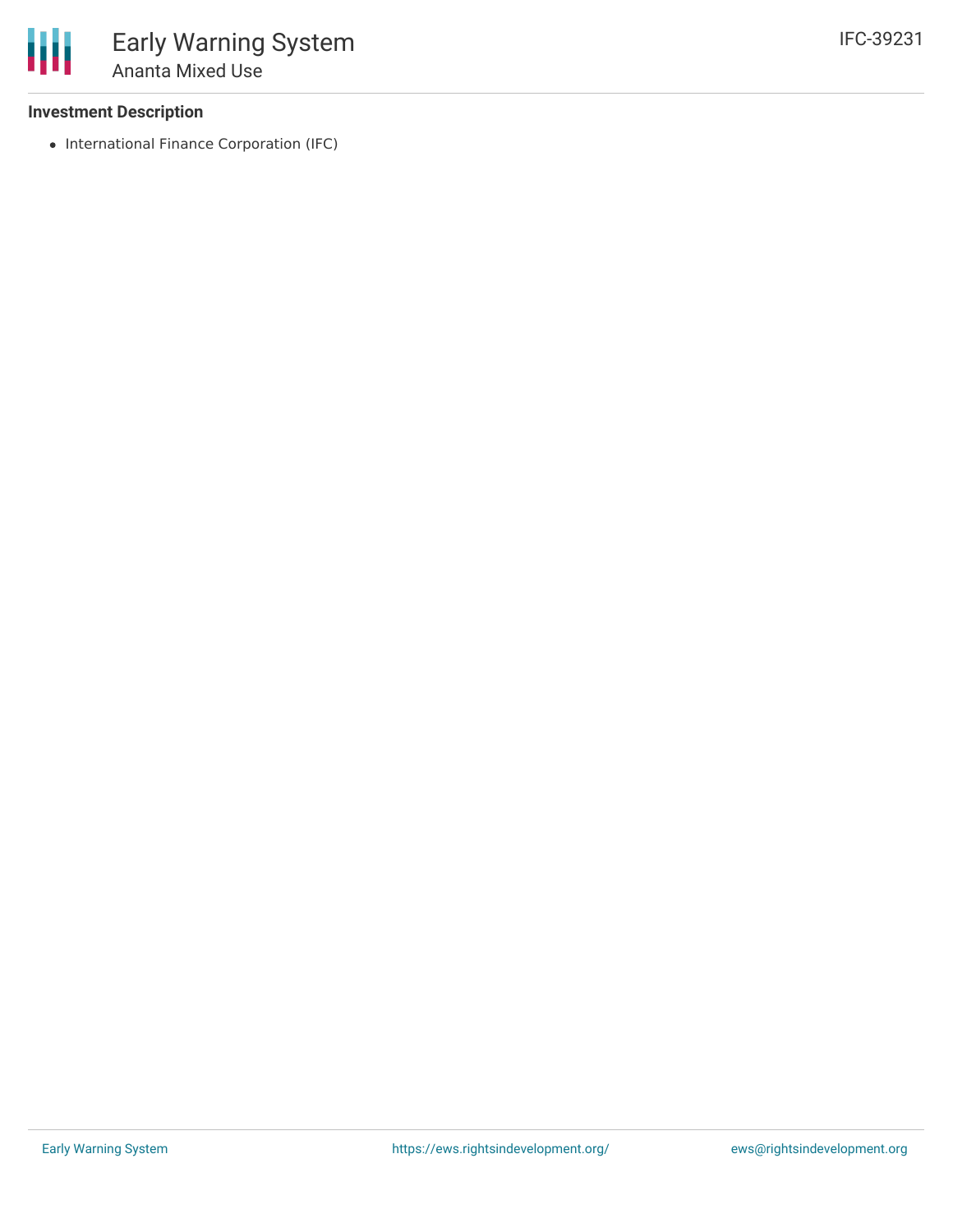

# Early Warning System Ananta Mixed Use

| <b>Private Actor 1</b> | <b>Private Actor</b><br>l Role | <b>Private Actor</b><br><b>Sector</b> | <b>Relation</b> | <b>Private Actor 2</b>            | <b>Private Actor</b><br>2 Role | <b>Private Actor</b><br>2 Sector |
|------------------------|--------------------------------|---------------------------------------|-----------------|-----------------------------------|--------------------------------|----------------------------------|
|                        |                                | $\overline{\phantom{0}}$              | $\sim$          | ANANTA HOTELS AND RESORTS LIMITED | Client                         | $\overline{\phantom{0}}$         |